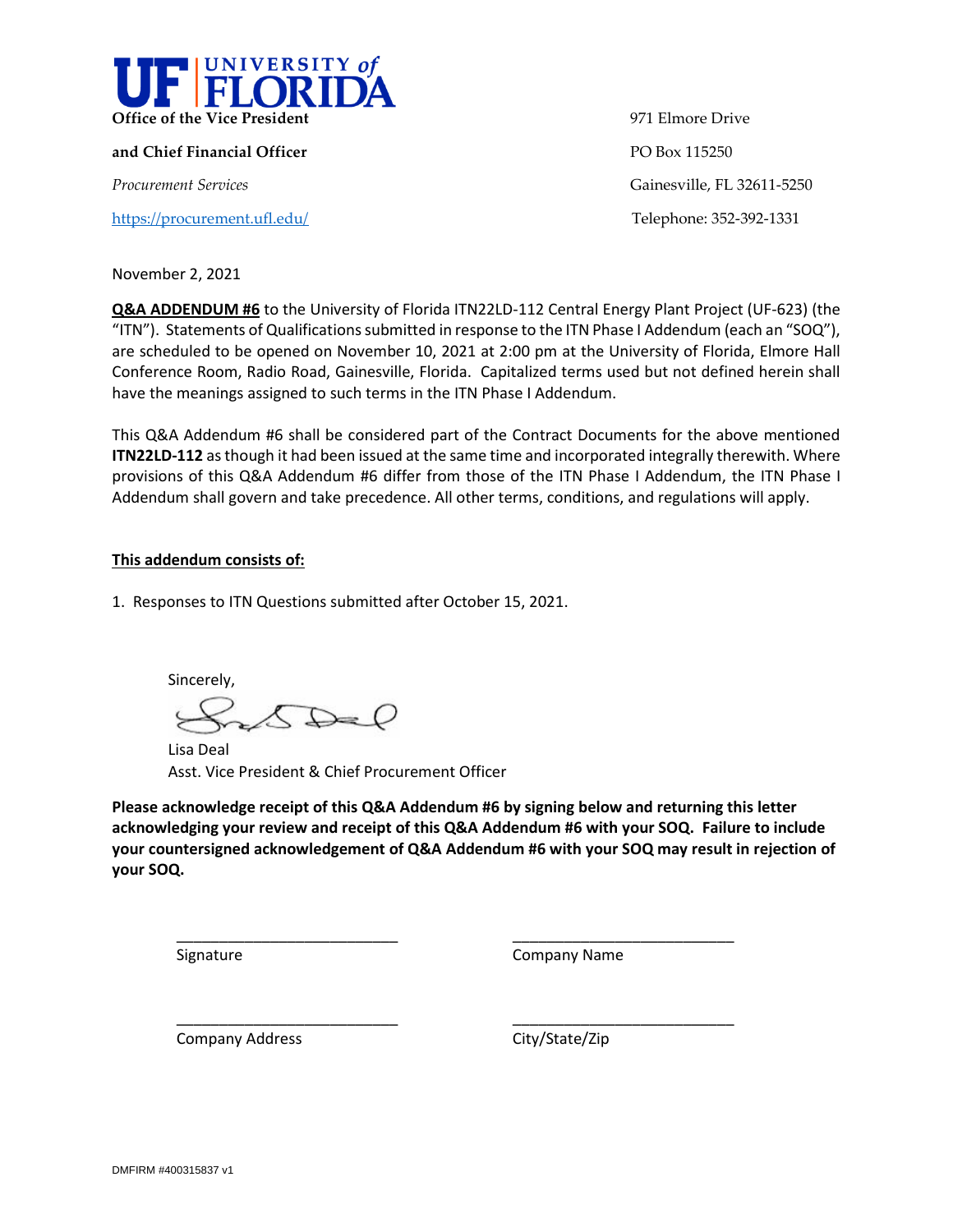## **ITN Questions**

| No.            | <b>ITN Phase 1</b><br><b>Section</b> | Category | <b>Issue Topic</b>                    | <b>ITN Question</b>                                                                                                                                                                                                                                                                                                                                                                | <b>University Response</b>                                                                                                                                      |
|----------------|--------------------------------------|----------|---------------------------------------|------------------------------------------------------------------------------------------------------------------------------------------------------------------------------------------------------------------------------------------------------------------------------------------------------------------------------------------------------------------------------------|-----------------------------------------------------------------------------------------------------------------------------------------------------------------|
| 1              | 4.2.2                                | 3        | General<br>Formatting<br>Requirements | 4.2.2 indicates, "A Respondent must submit its<br>entire SOQ in separate, individually labeled<br>volumes" which appears to conflict with the<br>instructions 4.3.2(a) which indicates that "five hard<br>copieswhich shall be individually bound separate<br>from the original). Should Volumes I-III be bound as<br>one document or should each volume be bound<br>individually? | Volumes 1-3 shall be individually labeled<br>in each of the separately bound copies<br>(both original and copies).                                              |
| $\overline{2}$ | 4.3.2                                | 3        | General<br>Formatting<br>Requirements | Should the "five electronic copies of the entire SOQ<br>on PC-compatible USB flash drives" be saved on 5<br>separate USB flash drives and packaged with the 5<br>SOQ copies                                                                                                                                                                                                        | Yes - five separate USB flash drives each<br>containing the entire SOQ.                                                                                         |
| 3              | 4.3.2                                | 3        | General<br>Formatting<br>Requirements | Should the "one electronic file for each volume, in<br>their entirety" be saved on 3 separate flash drives or<br>on a single flash drive; and how should 4.3.2(b) flash<br>drives be packaged in the SOQ submission                                                                                                                                                                | Each flash drive should contain the<br>entire SOQ. The flash drives should<br>follow the requirements in 4.3.2(b).                                              |
| 4              | 4.3.2                                | 3        | General<br>Formatting<br>Requirements | Should the "electronic files in the native format" in<br>4.3.2(c) be saved on the flash drives referenced in<br>4.3.2(a) or 4.3.2(b) and if not how should the flash<br>drive be packaged in the SOQ submission                                                                                                                                                                    | Yes - they should be saved on the flash<br>drives referenced in 4.3.2(a).                                                                                       |
| 5              | 4.3.5                                | 3        | References                            | Please confirm that Shand's Teaching Hospitals and<br>Clinics, Inc. is its own legal entity distinct from the<br>University as defined in Section 1.1 of the SOQ                                                                                                                                                                                                                   | Shand's Teaching Hospitals and Clinics,<br>Inc. is its own legal entity but for<br>purposes of references will be<br>considered an affiliate of the University. |